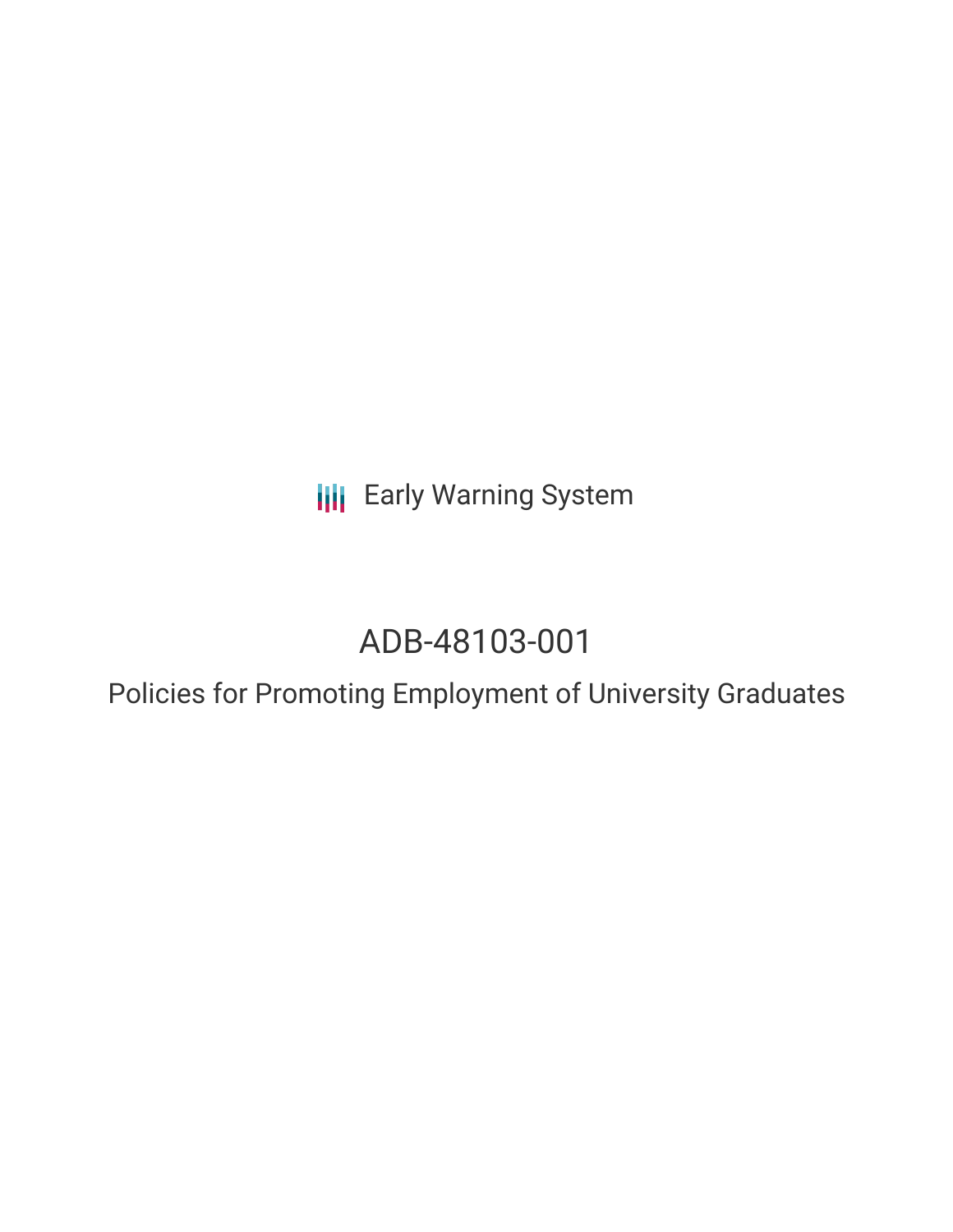

## **Quick Facts**

| <b>Countries</b>               | China                                             |
|--------------------------------|---------------------------------------------------|
| <b>Financial Institutions</b>  | Asian Development Bank (ADB)                      |
| <b>Status</b>                  | Canceled                                          |
| <b>Bank Risk Rating</b>        | B                                                 |
| <b>Voting Date</b>             | 2014-06-27                                        |
| <b>Borrower</b>                | People's Republic of China, Ministry of Education |
| <b>Sectors</b>                 | <b>Education and Health</b>                       |
| <b>Investment Type(s)</b>      | <b>Advisory Services</b>                          |
| <b>Investment Amount (USD)</b> | $$0.50$ million                                   |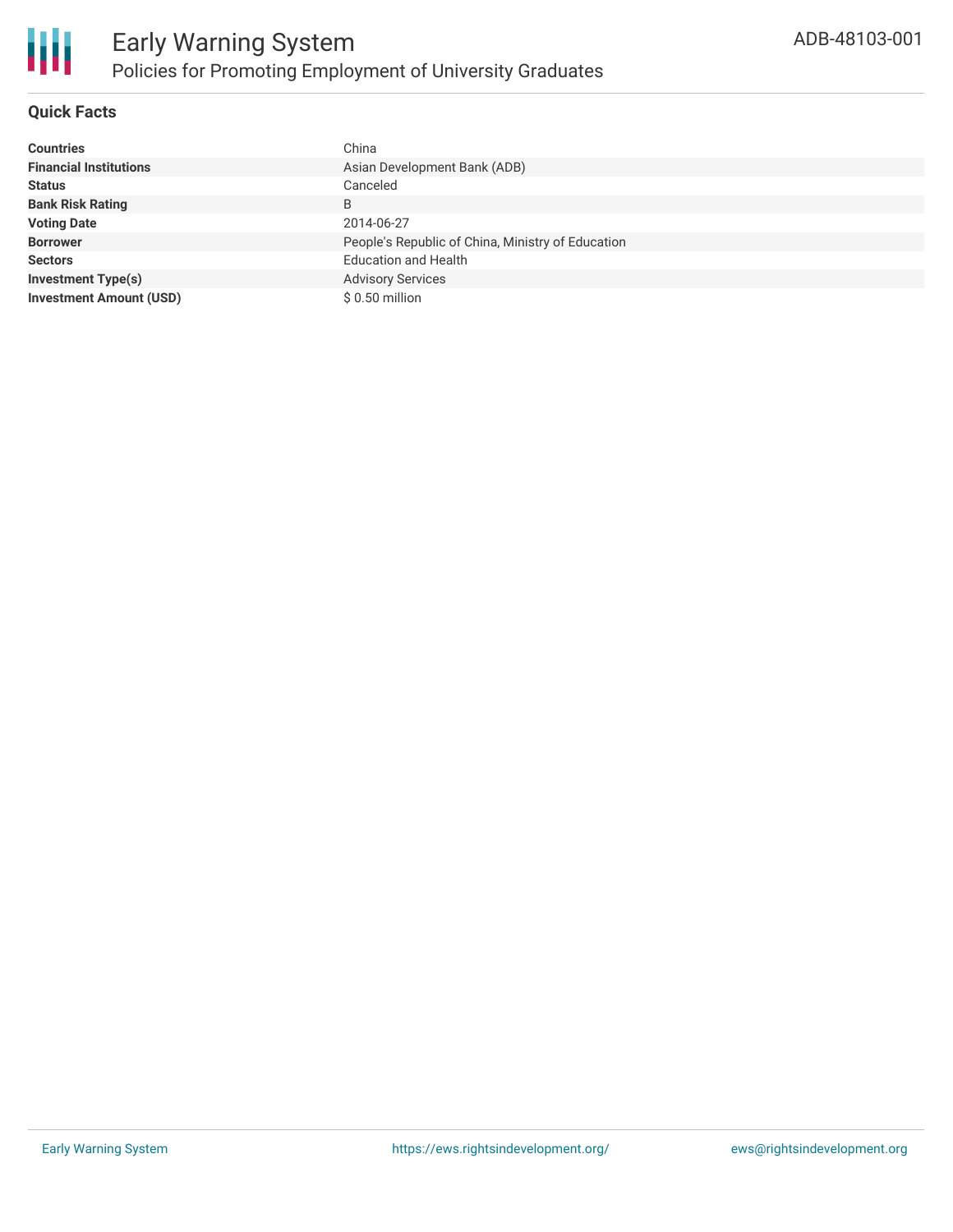

### **Project Description**

According to ADB website, the TA aims to support the Ministry of Education in evaluating policies to promote graduate employment, which the government views as an important issue. The TA will support the MOE to address this policy agenda, particularly with regard to reviewing and improving graduate employment policies. This policy directive recognizes the need to:

- 1. Review and implement graduate employment policies
- 2. Expand avenues for graduate employment
- 3. Encourage self-employment and entrepreneurship
- 4. Strengthen employment services, assistance, and support schemes
- 5. Promote equity
- 6. Better orient university education to meet socioeconomic development needs.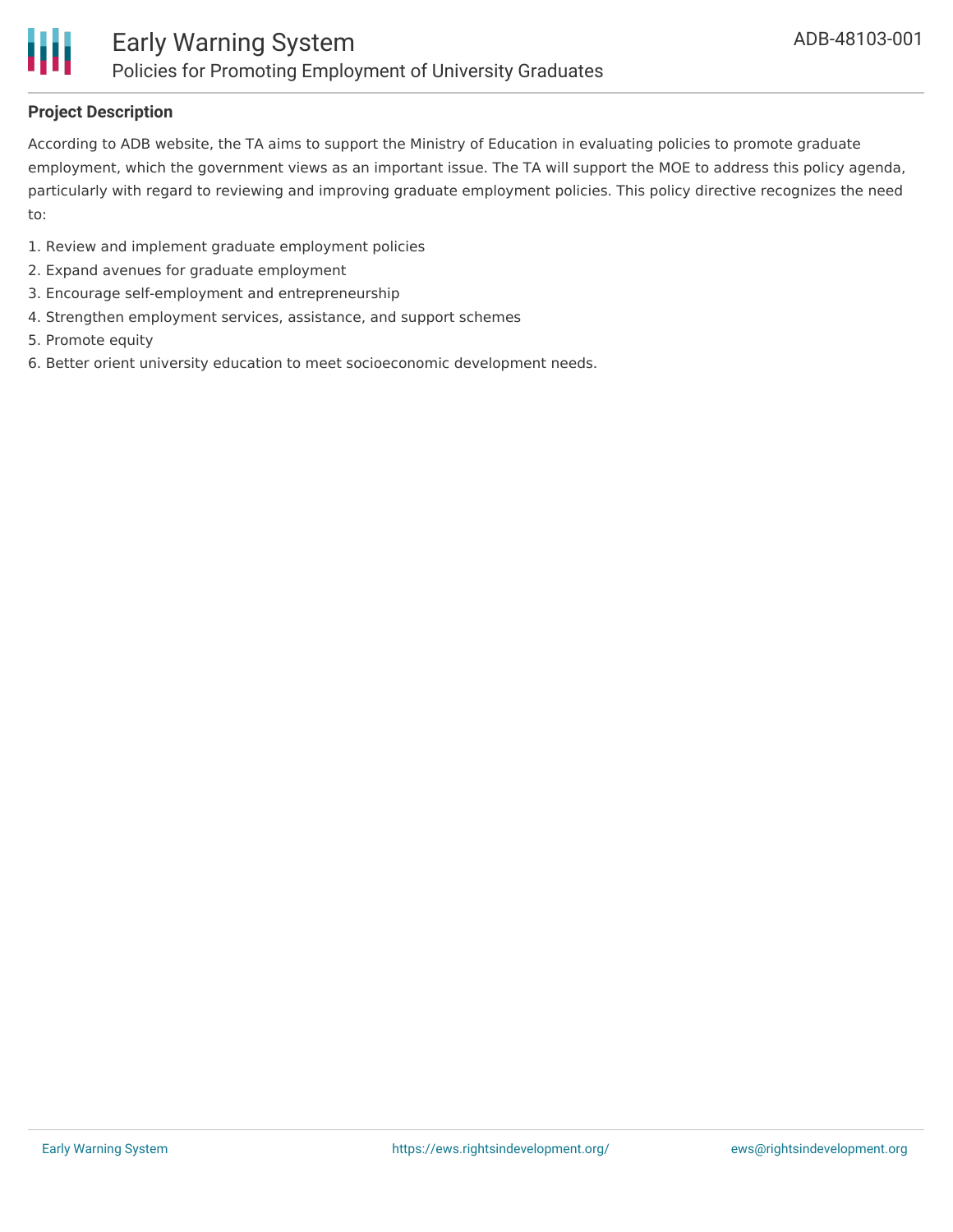

# Early Warning System Policies for Promoting Employment of University Graduates

### **Investment Description**

Asian Development Bank (ADB)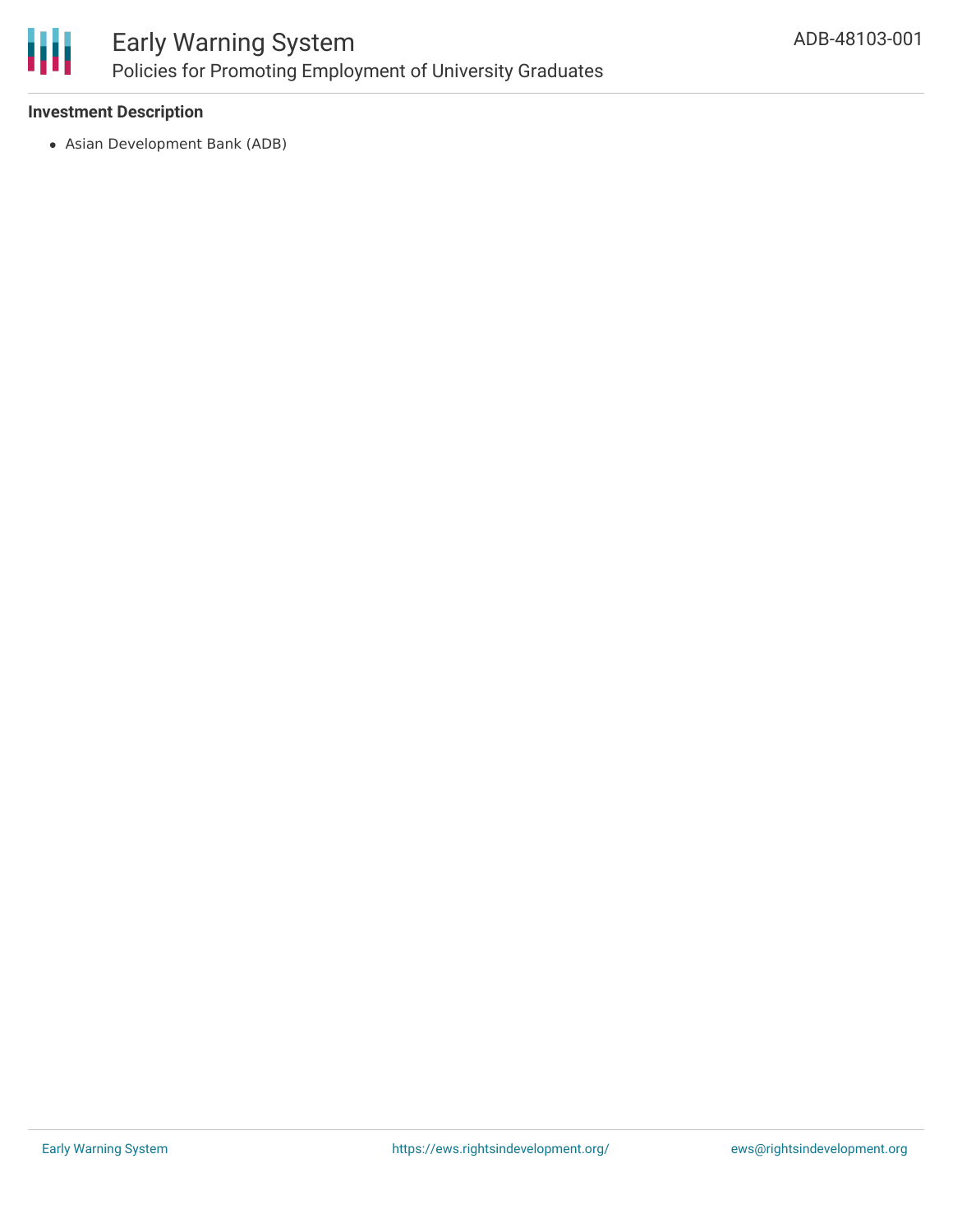

### **Contact Information**

Project Officer: Le, Linh Xuan East Asia Department, ADB No contact information provided at the time of disclosure.

#### ACCOUNTABILITY MECHANISM OF ADB

The Accountability Mechanism is an independent complaint mechanism and fact-finding body for people who believe they are likely to be, or have been, adversely affected by an Asian Development Bank-financed project. If you submit a complaint to the Accountability Mechanism, they may investigate to assess whether the Asian Development Bank is following its own policies and procedures for preventing harm to people or the environment. You can learn more about the Accountability Mechanism and how to file a complaint at: http://www.adb.org/site/accountability-mechanism/main